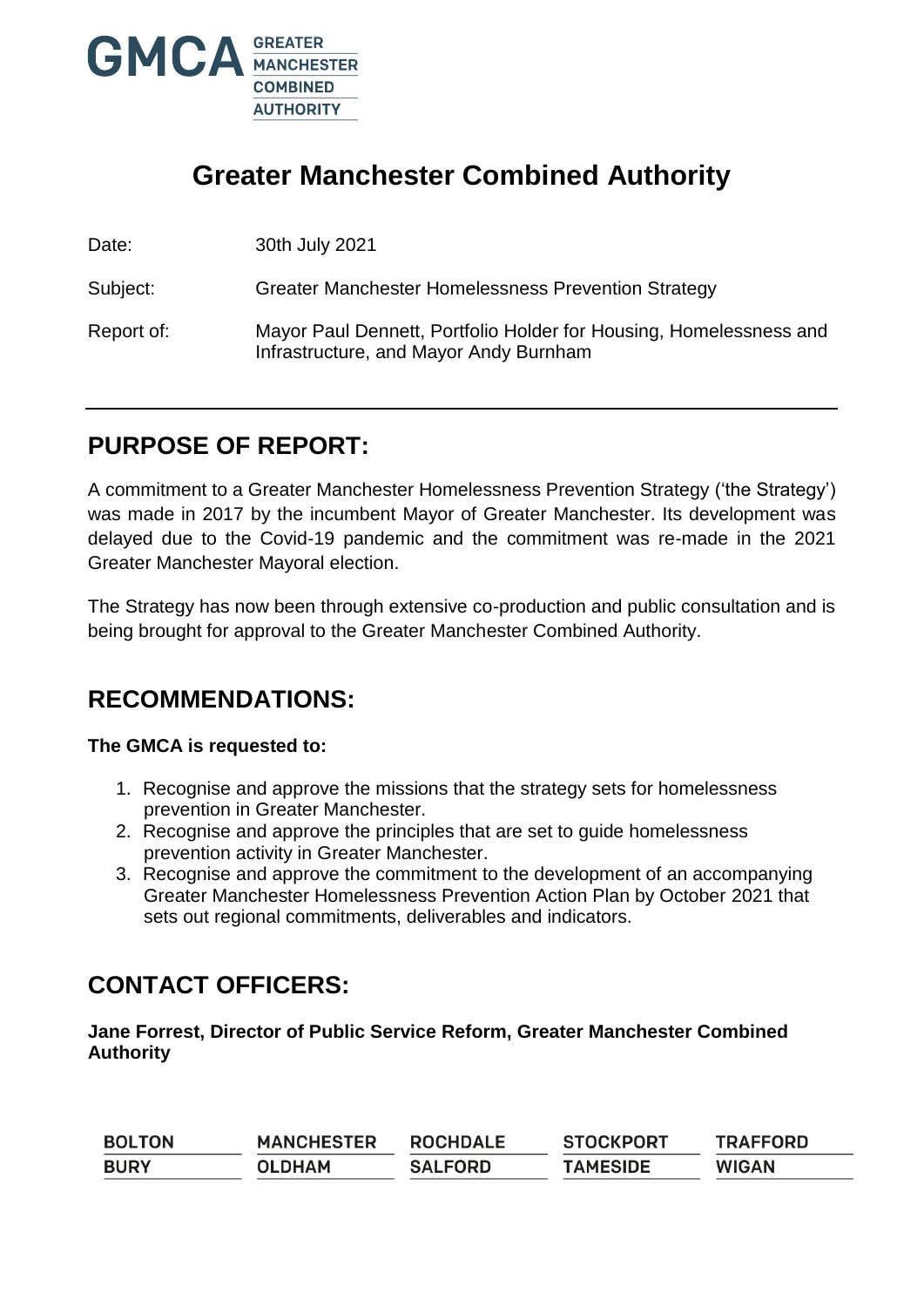| <b>Impacts Questionnaire</b>                                   |        |                                                                      |                                                                                   |                                  |  |  |  |
|----------------------------------------------------------------|--------|----------------------------------------------------------------------|-----------------------------------------------------------------------------------|----------------------------------|--|--|--|
| <b>Impact Indicator</b>                                        | Result |                                                                      | Justification/Mitigation                                                          |                                  |  |  |  |
| Equality and Inclusion                                         | G      |                                                                      |                                                                                   |                                  |  |  |  |
| Health                                                         |        |                                                                      |                                                                                   |                                  |  |  |  |
| Resilience and<br>Adaptation                                   |        |                                                                      |                                                                                   |                                  |  |  |  |
| Housing                                                        | G      |                                                                      |                                                                                   |                                  |  |  |  |
| Economy                                                        |        |                                                                      |                                                                                   |                                  |  |  |  |
| Mobility and<br>Connectivity                                   |        |                                                                      |                                                                                   |                                  |  |  |  |
| Carbon, Nature and<br>Environment                              |        |                                                                      |                                                                                   |                                  |  |  |  |
| Consumption and<br>Production                                  |        |                                                                      |                                                                                   |                                  |  |  |  |
| Contribution to achieving the<br>GM Carbon Neutral 2038 target |        |                                                                      |                                                                                   |                                  |  |  |  |
| <b>Further Assessment(s):</b>                                  |        | N/A                                                                  |                                                                                   |                                  |  |  |  |
| Positive impacts overall,<br>whether long or short<br>term.    |        | Mix of positive and<br>negative impacts. Trade-<br>offs to consider. | Mostly negative, with at<br>least one positive aspect.<br>Trade-offs to consider. | <b>Negative impacts overall.</b> |  |  |  |

### **Risk Management:**

#### **Legal Considerations:**

*The Greater Manchester Homelessness Prevention strategy makes no legal commitments. It recognises the statutory decision making of Local Authorities within the Homelessness Reduction Act and other legal frameworks.* 

#### **Financial Consequences – Revenue:**

*The Greater Manchester Homelessness Prevention strategy makes no financial commitments.* 

#### **Financial Consequences – Capital:**

*The Greater Manchester Homelessness Prevention strategy makes no financial commitments.* 

#### **Number of attachments to the report: 1**

*Greater Manchester Homelessness Prevention Strategy* 

Comments/recommendations from Overview & Scrutiny Committee – N/A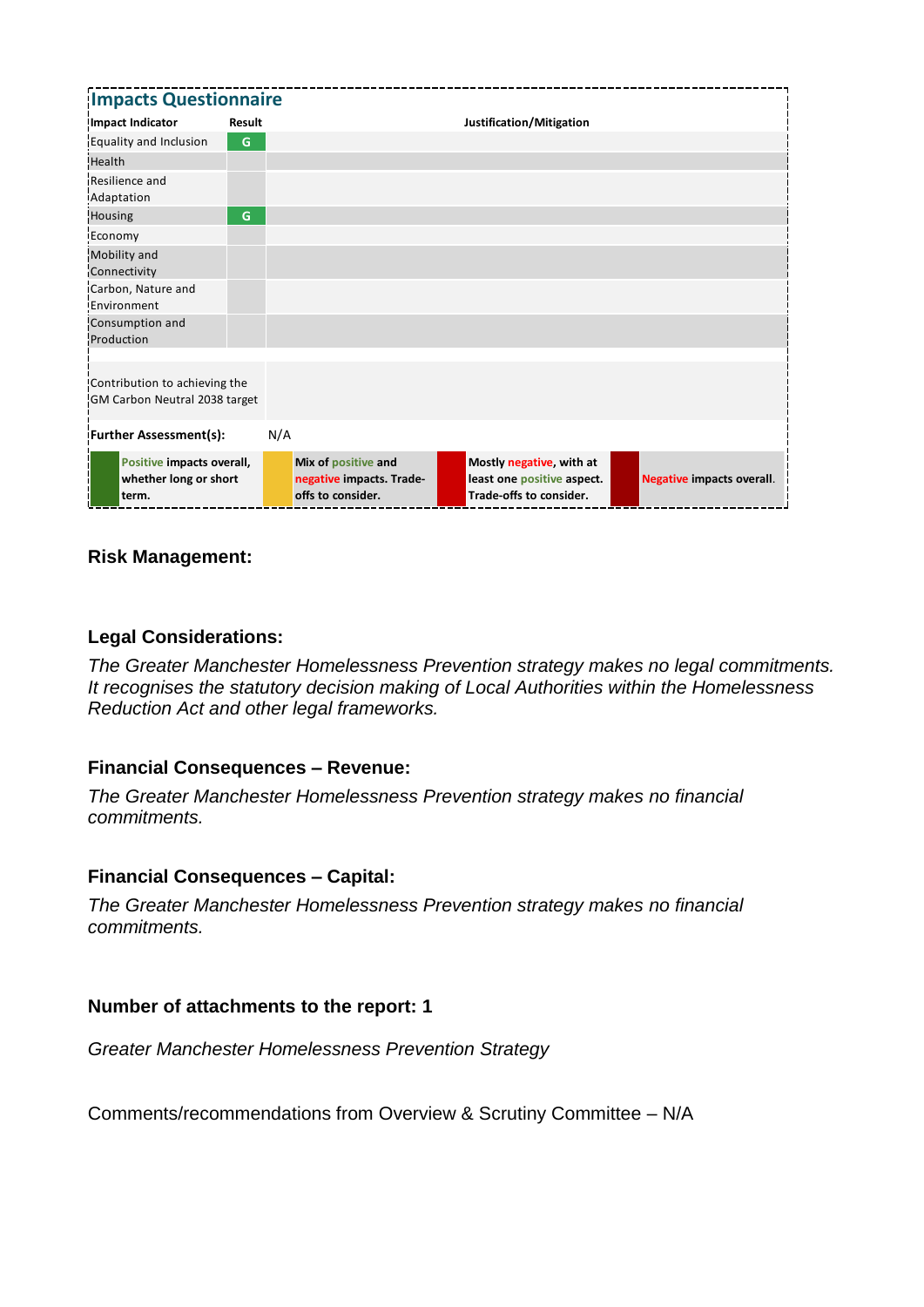| <b>TRACKING/PROCESS</b>                                              |                                |           |  |  |  |  |  |
|----------------------------------------------------------------------|--------------------------------|-----------|--|--|--|--|--|
| Does this report relate to a major strategic decision, as set out in |                                | <b>No</b> |  |  |  |  |  |
| the GMCA Constitution                                                |                                |           |  |  |  |  |  |
|                                                                      |                                |           |  |  |  |  |  |
|                                                                      |                                |           |  |  |  |  |  |
| <b>EXEMPTION FROM CALL IN</b>                                        |                                |           |  |  |  |  |  |
| Are there any aspects in this report which<br>N/A                    |                                |           |  |  |  |  |  |
| means it should be considered to be                                  |                                |           |  |  |  |  |  |
| exempt from call in by the relevant Scrutiny                         |                                |           |  |  |  |  |  |
| Committee on the grounds of urgency?                                 |                                |           |  |  |  |  |  |
| <b>GM Transport Committee</b>                                        | <b>Overview &amp; Scrutiny</b> |           |  |  |  |  |  |
|                                                                      | Committee                      |           |  |  |  |  |  |
| N/A                                                                  | N/A                            |           |  |  |  |  |  |

#### **1.0 STRATEGY OVERVIEW**

- 1.1. The Strategy provides a regional framework for the development activity to prevent homelessness in Greater Manchester over the next five years.
- 1.2. The ambition to prevent homelessness for good is newly framed across five missions:
	- Mission 1: Everyone can access and sustain a home that is safe, decent, accessible and affordable.
	- Mission 2: Everyone leaves our places of care with a safe place to go.
	- Mission 3: Everyone can access quality advice, advocacy and support to prevent homelessness.
	- Mission 4: People experiencing homelessness have respite, recovery and re-connection support.
	- Mission 5: Homelessness is never an entrenched or repeat experience.
- 1.3. The ways in which all stakeholders must work together to achieve this are framed as principles:
	- Principle 1: Working with People; being truly person-centred, reducing and responding to inequalities and trauma.
	- Principle 2: Building Participation; building inclusive participation so that people can participate in decisions that affect their lives and where lived experience is highly valued.
	- Principle 3: Embedding Prevention; reforming public services to deliver genuinely preventative and person-centred support.
- 1.4. The Strategy details further these working principles, drawing attention to critical factors that will enable effective prevention such as trauma informed support and inclusive participation.
- 1.5. All together, these three elements make up the Greater Manchester Homelessness Prevention Mission Plan.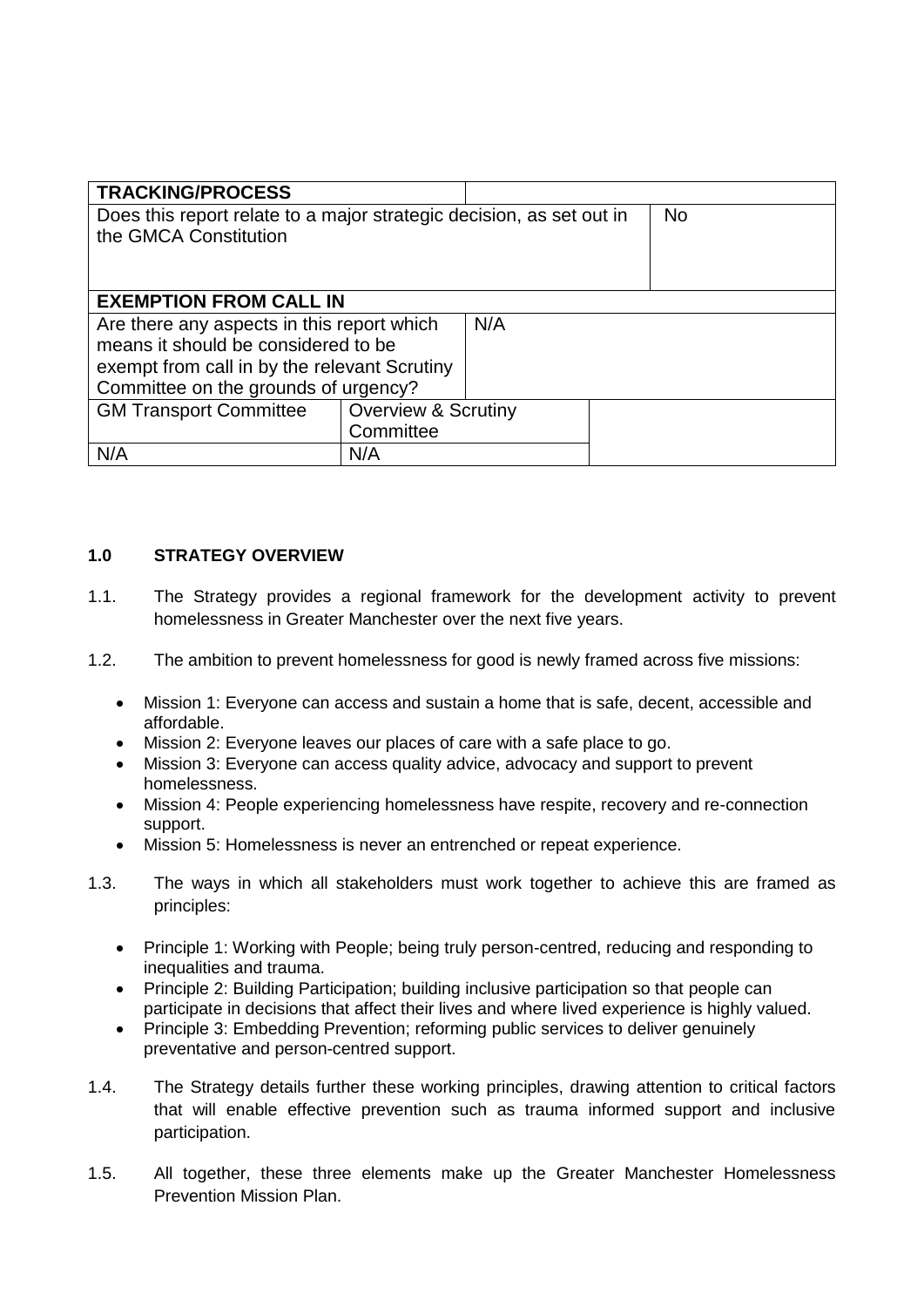- 1.6. The Strategy captures key priorities for working with national government that will enable homelessness prevention.
- 1.7. An Action Plan will be developed to capture activity and identify key commitments and deliverables from regional stakeholders. It will also set indicators to enable progress towards the missions to be identified.
- 1.8. As far as possible, we will work within our existing resources to deliver the ambition set out in the Strategy, taking opportunities to optimise grant funding, align transformation funding and pool resources using the principles of that have been set out in our model of Unified Public Services.
- 1.9. We recognise that the workforce in GM is our single biggest asset and we will develop an approach to workforce development, building on the ambition to be a Trauma Responsive city-region, as part our action plan that will enable and support frontline staff to embed the ways of working described in the Strategy.

#### **2.0 CO-PRODUCTION AND CONSULTATION**

- 2.1. Extensive consultation has been carried out to develop this Strategy. This took the form of a formal online public consultation and a range of engagement and co-production activities.
- 2.2. There was a commitment to co-produce the Strategy with people who have lived experience and/or professional experience of homelessness, and people that represent communities that experience homelessness disproportionately.
- 2.3. This has been enabled through the following key activities:
	- Legislative Theatre programme; the GM Homelessness Action Network undertook a Legislative Theatre process, in which multiple performances creatively explored people's experiences of homelessness, housing and related services. Each performance was followed by a discussion with commissioners and service professionals to break down the challenges presented and identify opportunities for policy change towards preventing homelessness.
	- AVA and Agenda Commission: this explored multiple disadvantage through a gendered lens in Greater Manchester, including local evidence-gathering, co-production and three partnership events involving 150+ participants, 'spotlighting' key areas including domestic abuse, sex work and homelessness.
	- Engagement sessions run by the Greater Manchester Homelessness Action Network; thematic engagement sessions, involving over 200 people.
	- Locality partnership discussions; cross-sector partnerships in each borough engaged with the draft strategy in the early and mid-stages of its development.
- 2.4. The online public consultation saw extensive reach which saw nearly 3,000 page views of the GM Homelessness Prevention Strategy consultation and sub-pages. This equates to 1,778 unique views on the GM Consult digital platform, of which 26% of responses were made by young people between 18-24 years old.